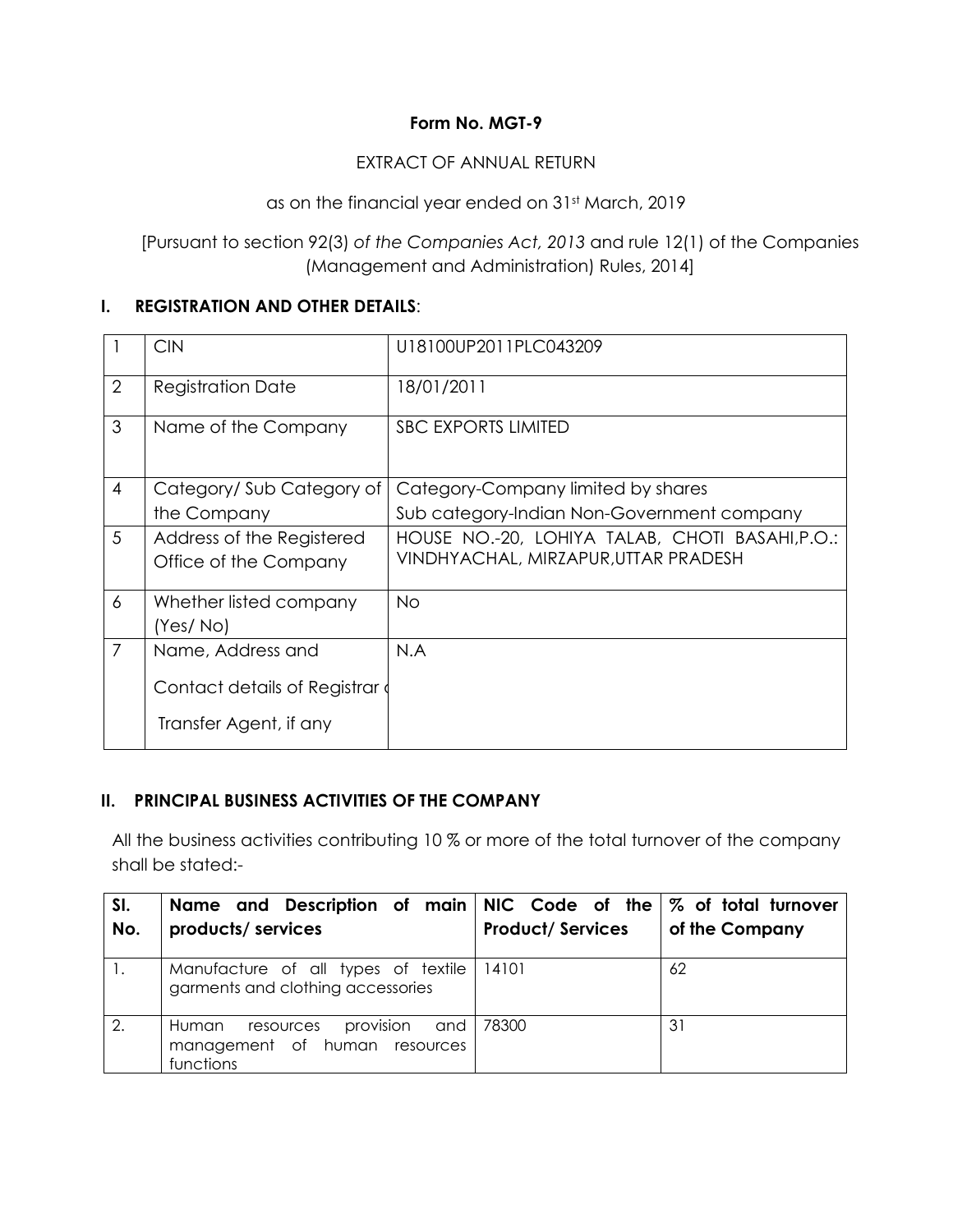## **III. PARTICULARS OF HOLDING, SUBSIDIARY AND ASSOCIATE COMPANY-**

| S.<br>No. | <b>Name</b><br>Address of the<br>Company | and $ $ CIN/ GLN | Holding/<br>Subsidiary/<br><b>Associate</b> | %<br>of<br>shares<br>held | Applicable<br>Section |  |  |  |  |
|-----------|------------------------------------------|------------------|---------------------------------------------|---------------------------|-----------------------|--|--|--|--|
|           | <b>Not Applicable</b>                    |                  |                                             |                           |                       |  |  |  |  |

# **IV. SHAREHOLDING PATTERN (Equity Share Capital Breakup as percentage of Total Equity)**

#### **i) Category-wise Share Holding**

| Category<br>No. of Shares held at the beginning<br>No. of Shares held at the end of the year<br>of |                             |                          |                          |                                                          |                          |                          |                          |                                      |                                |
|----------------------------------------------------------------------------------------------------|-----------------------------|--------------------------|--------------------------|----------------------------------------------------------|--------------------------|--------------------------|--------------------------|--------------------------------------|--------------------------------|
| <b>Shareholders</b>                                                                                | of the year                 |                          |                          |                                                          |                          |                          |                          |                                      |                                |
|                                                                                                    | Dema<br>Ł                   | Physical                 | Total                    | $\overline{\mathcal{Z}}$<br>of<br>Total<br><b>Shares</b> | Demat                    | Physical                 | Total                    | $\%$<br>of<br>Total<br><b>Shares</b> | % Change<br>during the<br>year |
| A. Promoter                                                                                        |                             |                          |                          |                                                          |                          |                          |                          |                                      |                                |
| 1. Indian                                                                                          |                             |                          |                          |                                                          |                          |                          |                          |                                      |                                |
| a.<br>Individual/HUF                                                                               | $\mathcal{L}_{\mathcal{A}}$ | 55000                    | 55000                    | 55                                                       | 5655000                  | $\blacksquare$           | 5655000                  | 74.40                                | $+19.40$                       |
| Central<br>b.<br>Govt.                                                                             | $\overline{\phantom{a}}$    | $\overline{a}$           | $\overline{\phantom{a}}$ | $\overline{\phantom{a}}$                                 | $\overline{\phantom{a}}$ | $\overline{\phantom{a}}$ | $\overline{\phantom{a}}$ | $\overline{\phantom{a}}$             | $\overline{\phantom{a}}$       |
| c. State Govt.                                                                                     | $\overline{\phantom{a}}$    | $\overline{\phantom{a}}$ | $\overline{\phantom{a}}$ | $\overline{\phantom{a}}$                                 | $\overline{\phantom{a}}$ | $\overline{\phantom{a}}$ | $\overline{\phantom{a}}$ | $\overline{\phantom{0}}$             | $\overline{\phantom{a}}$       |
| d. Bodies Corp.                                                                                    | $\sim$                      | $\overline{a}$           | $\overline{\phantom{a}}$ |                                                          | $\overline{\phantom{a}}$ | $\overline{\phantom{a}}$ | $\overline{a}$           |                                      |                                |
| e. Bank/ Fl                                                                                        | $\mathbf{r}$                | $\overline{a}$           | $\overline{a}$           | $\overline{\phantom{a}}$                                 | $\mathbf{r}$             | $\overline{a}$           | $\overline{a}$           | $\overline{\phantom{a}}$             | $\overline{a}$                 |
| f. Any Other                                                                                       | $\blacksquare$              | $\overline{\phantom{a}}$ | $\overline{\phantom{a}}$ | $\overline{\phantom{a}}$                                 | $\mathcal{L}$            | $\overline{\phantom{a}}$ | $\overline{\phantom{a}}$ | $\overline{\phantom{a}}$             | $\mathbf{r}$                   |
| Sub- Total (A)<br>(1)                                                                              | $\blacksquare$              | 55000                    | 55000                    | 55                                                       | 5655000                  | $\blacksquare$           | 5655000                  | 74.40                                | $+19.40$                       |
| 2. Foreign                                                                                         |                             |                          |                          |                                                          |                          |                          |                          |                                      |                                |
| a. NRI-<br>Individ<br>uals                                                                         |                             | $\overline{a}$           | $\overline{\phantom{a}}$ | $\overline{\phantom{a}}$                                 | $\overline{\phantom{a}}$ | $\overline{\phantom{a}}$ | $\overline{\phantom{a}}$ | $\overline{a}$                       | $\overline{\phantom{a}}$       |
| b. Other-<br>Individ<br>uals                                                                       | $\overline{\phantom{a}}$    |                          | $\overline{\phantom{a}}$ | $\overline{\phantom{a}}$                                 | $\overline{\phantom{a}}$ | $\overline{\phantom{a}}$ | $\overline{\phantom{a}}$ | $\overline{a}$                       | $\overline{\phantom{a}}$       |
| c. Bodies<br>Corp.                                                                                 | $\overline{\phantom{a}}$    | $\overline{\phantom{a}}$ | $\overline{\phantom{a}}$ | $\overline{\phantom{a}}$                                 | $\overline{\phantom{a}}$ | $\overline{\phantom{a}}$ | $\overline{\phantom{a}}$ | $\overline{\phantom{0}}$             | $\overline{\phantom{a}}$       |
| d. Banks/ Fl                                                                                       | $\sim$                      | $\overline{\phantom{a}}$ | $\sim$                   | $\sim$                                                   | $\overline{\phantom{a}}$ | $\overline{\phantom{a}}$ | $\overline{\phantom{a}}$ | $\overline{a}$                       | $\overline{a}$                 |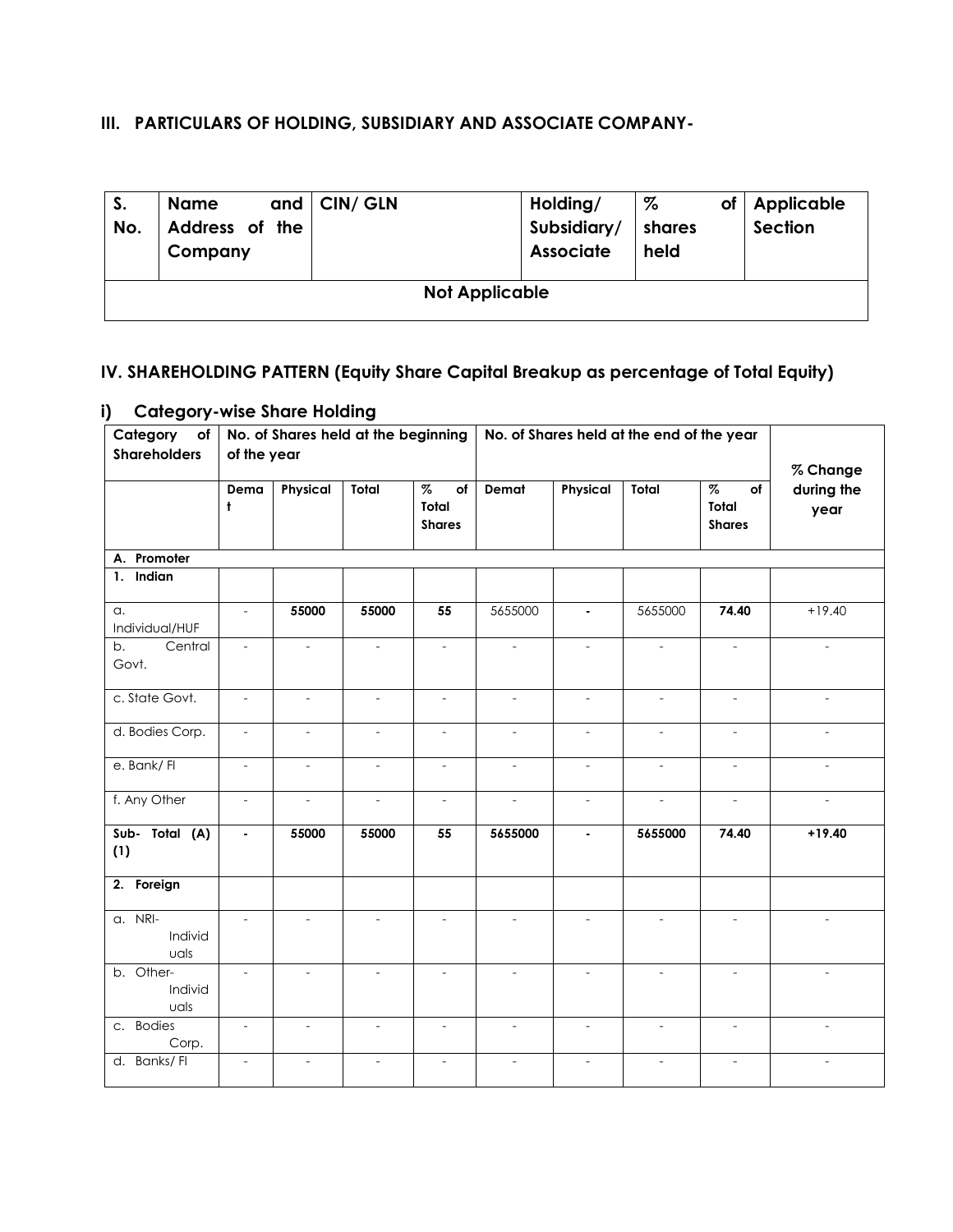| e. Any Other                                                                                    | $\overline{a}$           | $\overline{\phantom{a}}$ | $\overline{\phantom{a}}$ | $\overline{\phantom{a}}$ | $\overline{\phantom{a}}$ | $\overline{\phantom{a}}$ | $\overline{\phantom{a}}$ | $\overline{\phantom{a}}$ | $\overline{\phantom{a}}$ |  |  |
|-------------------------------------------------------------------------------------------------|--------------------------|--------------------------|--------------------------|--------------------------|--------------------------|--------------------------|--------------------------|--------------------------|--------------------------|--|--|
| Sub- Total (A)<br>(2)                                                                           | $\overline{\phantom{a}}$ | $\overline{\phantom{a}}$ | $\overline{\phantom{a}}$ | $\overline{a}$           | $\overline{\phantom{a}}$ | $\overline{a}$           | $\overline{a}$           | $\overline{\phantom{a}}$ | $\overline{a}$           |  |  |
| Total<br>Shareholding of<br>Promoter (A)=<br>$(A) (1)+(A) (2)$                                  | $\blacksquare$           | 55000                    | 55000                    | 55                       | 5655000                  | $\blacksquare$           | 5655000                  | 74.40                    | $+19.40$                 |  |  |
| <b>B.</b> Public Shareholding                                                                   |                          |                          |                          |                          |                          |                          |                          |                          |                          |  |  |
| 1. Institutions                                                                                 |                          |                          |                          |                          |                          |                          |                          |                          |                          |  |  |
| a. Mutual Funds                                                                                 | $\overline{\phantom{a}}$ | $\overline{\phantom{a}}$ | $\overline{\phantom{a}}$ | $\overline{\phantom{a}}$ | $\overline{\phantom{a}}$ | $\overline{\phantom{a}}$ | $\overline{\phantom{a}}$ | $\overline{\phantom{a}}$ | $\overline{\phantom{a}}$ |  |  |
| b. Bank/FI                                                                                      | $\overline{a}$           | $\frac{1}{2}$            | $\overline{\phantom{a}}$ | $\overline{\phantom{a}}$ | $\overline{\phantom{a}}$ | $\overline{\phantom{a}}$ | $\overline{\phantom{a}}$ | $\sim$                   | $\overline{a}$           |  |  |
| c. Cent. Govt.                                                                                  | $\overline{\phantom{a}}$ | $\overline{\phantom{a}}$ | $\overline{\phantom{a}}$ | $\overline{\phantom{a}}$ | $\overline{\phantom{a}}$ | $\overline{\phantom{a}}$ | $\overline{\phantom{a}}$ | $\overline{\phantom{a}}$ | $\overline{\phantom{a}}$ |  |  |
| d. State Govt.                                                                                  | $\overline{\phantom{a}}$ | $\overline{a}$           | $\overline{\phantom{a}}$ | $\overline{a}$           | $\overline{\phantom{a}}$ | $\overline{a}$           | $\overline{a}$           | ÷,                       |                          |  |  |
| e. Venture<br>Capital                                                                           | $\blacksquare$           | $\overline{\phantom{a}}$ | $\overline{\phantom{a}}$ | $\overline{\phantom{a}}$ | $\overline{\phantom{a}}$ | $\overline{\phantom{a}}$ | $\overline{\phantom{a}}$ | $\overline{\phantom{a}}$ | $\overline{\phantom{a}}$ |  |  |
| Insurance<br>f.<br>Co.                                                                          | $\overline{\phantom{a}}$ | $\overline{\phantom{a}}$ | $\overline{\phantom{a}}$ | $\overline{\phantom{a}}$ | $\overline{\phantom{a}}$ | $\overline{\phantom{a}}$ | $\overline{\phantom{a}}$ | $\overline{\phantom{a}}$ | $\overline{\phantom{a}}$ |  |  |
| g. Fils                                                                                         | $\overline{\phantom{a}}$ | $\overline{\phantom{a}}$ | $\overline{\phantom{a}}$ | $\overline{\phantom{a}}$ | $\overline{\phantom{a}}$ | $\overline{\phantom{a}}$ | $\overline{\phantom{a}}$ | $\blacksquare$           | $\blacksquare$           |  |  |
| h. Foreign<br>Venture<br>Capital Fund                                                           |                          | $\overline{a}$           | $\overline{\phantom{a}}$ | $\overline{\phantom{a}}$ | $\overline{a}$           | $\overline{a}$           | $\overline{a}$           | $\overline{\phantom{a}}$ | $\overline{\phantom{a}}$ |  |  |
| Others<br>i.<br>(specify)                                                                       | $\overline{\phantom{a}}$ | $\overline{\phantom{a}}$ | $\mathbb{L}$             | $\overline{\phantom{a}}$ | $\overline{\phantom{a}}$ | $\overline{\phantom{a}}$ | $\mathcal{L}$            | $\mathcal{L}$            | $\mathcal{L}$            |  |  |
| Sub-Total (B) (1)                                                                               | $\overline{\phantom{a}}$ | $\overline{\phantom{a}}$ | $\overline{\phantom{a}}$ | $\overline{\phantom{a}}$ | $\overline{\phantom{a}}$ | $\overline{\phantom{a}}$ | $\overline{\phantom{a}}$ | $\overline{\phantom{a}}$ | $\overline{\phantom{a}}$ |  |  |
| 2. Non-<br>Instituti<br>ons<br>a. Body Corp.                                                    |                          | $\overline{a}$           | $\overline{\phantom{a}}$ |                          | $\overline{\phantom{a}}$ | $\overline{\phantom{0}}$ | $\overline{\phantom{m}}$ |                          | $\overline{\phantom{a}}$ |  |  |
| b. Individual                                                                                   |                          |                          |                          |                          |                          |                          |                          |                          |                          |  |  |
|                                                                                                 |                          |                          |                          |                          |                          |                          |                          |                          |                          |  |  |
| i.Individual<br>shareholders<br>holding nominal<br>capital<br>share<br>upto Rs. 1 Lakh          | $\blacksquare$           | 20000                    | 20000                    | 20.00                    | 10500                    | $\overline{\phantom{a}}$ | 10500                    | 0.13                     | $-19.86$                 |  |  |
| ii.Individual<br>shareholders<br>holding nominal<br>share capital in<br>excess of Rs. 1<br>Lakh | $\overline{\phantom{a}}$ | 25000                    | 25000                    | 25.00                    | 1934500                  | $\bar{\phantom{a}}$      | 1934500                  | 25.47                    | $+0.47$                  |  |  |
| $Sub-Total(B) (2)$                                                                              |                          | 45000                    | 45000                    | 45.00                    | 1945000                  | $\overline{\phantom{a}}$ | 1945000                  | 25.60                    | $-19.40$                 |  |  |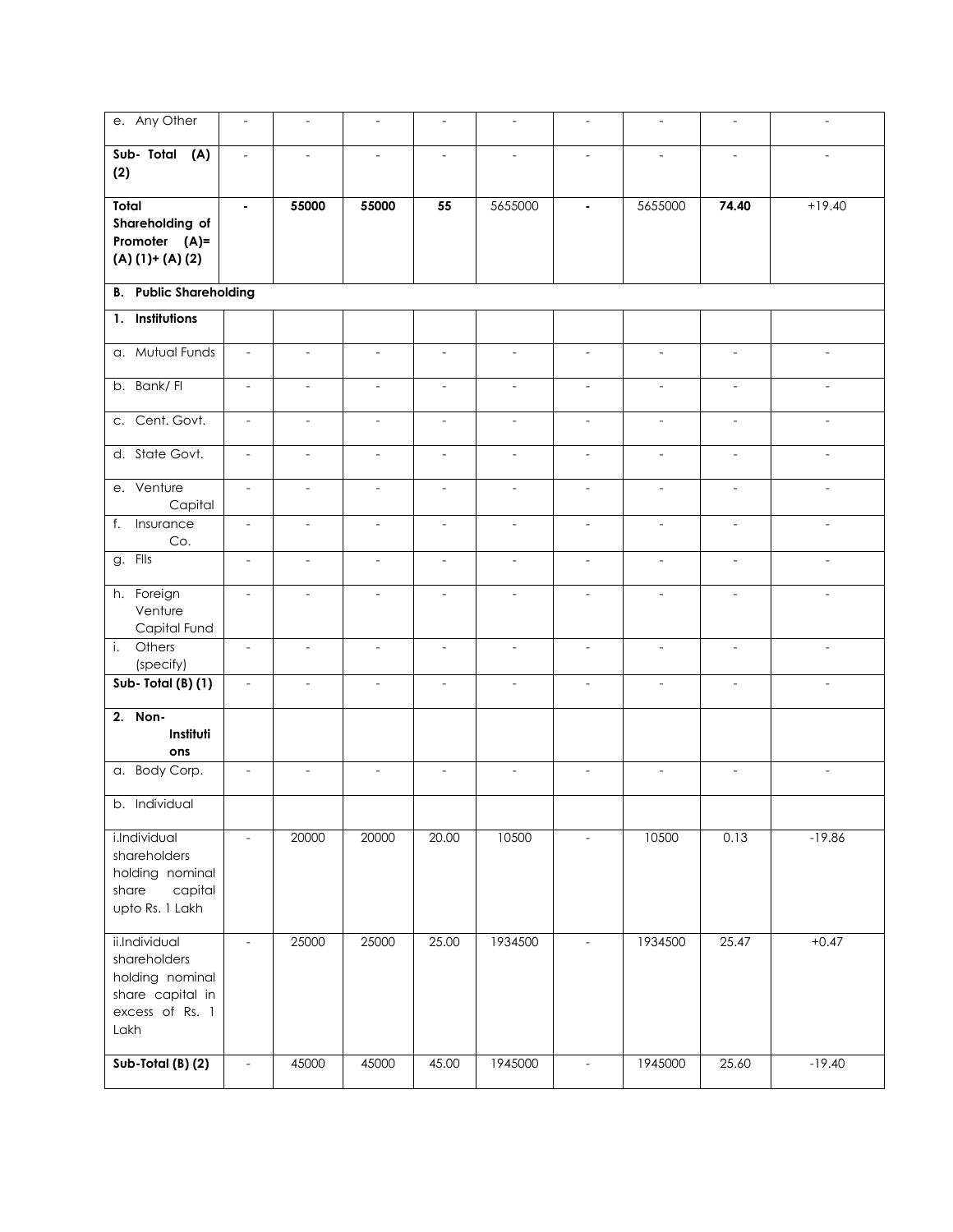| Total<br>Shareholding of<br>$(B)=$<br>Public<br>$(B)(1)+(B)(2)$ |                | 45000                    | 45000          | 45.00                    | 1945000 | $\blacksquare$ | 1945000 | 25.60          | $-19.40$ |
|-----------------------------------------------------------------|----------------|--------------------------|----------------|--------------------------|---------|----------------|---------|----------------|----------|
| C. Others<br>(specify)                                          |                | $\overline{\phantom{0}}$ | $\blacksquare$ | ٠                        |         | $\blacksquare$ | ۰       | $\blacksquare$ |          |
| D. Shares held<br><b>Custodians</b><br>by<br>for GDRs & ADRs    | -              | $\overline{\phantom{0}}$ | -              | $\overline{\phantom{a}}$ | ۰       | -              | ۰       | -              |          |
| Total<br>Grand<br>$(A+B+C+D)$                                   | $\blacksquare$ | 100000                   | 100000         | 100                      | 7600000 | $\blacksquare$ | 7600000 | 100            | 0.00     |

#### **ii) Shareholding of Promoters**

| SI.<br>No<br>$\bullet$ | <b>Share</b><br>holder's<br><b>Name</b> | Shareholding<br>beginning of the year |                                                                   | at<br>the                                                                      | Shareholding at the end of the year |                                           |                                                                |                                                      |
|------------------------|-----------------------------------------|---------------------------------------|-------------------------------------------------------------------|--------------------------------------------------------------------------------|-------------------------------------|-------------------------------------------|----------------------------------------------------------------|------------------------------------------------------|
|                        |                                         | of<br>No.<br><b>Shares</b>            | %<br>of<br>total<br><b>Share</b><br>оf<br>s<br>the<br>Comp<br>any | %<br>of<br><b>Shares</b><br>Pledged<br>encumb<br>to<br>ered<br>total<br>shares | of<br>No.<br><b>Shares</b>          | % of total<br>Shares of<br>the<br>Company | % of Shares<br>Pledged/<br>encumbered<br>to<br>total<br>shares | % change in<br>shareholding<br>during<br>the<br>year |
| 1.                     | Deepika<br>Gupta                        | 30000                                 | 30.00                                                             |                                                                                | 3130000                             | 41.18                                     |                                                                | $+11.18$                                             |
| 2.                     | К.<br>D.<br>Gupta                       | 25000                                 | 25.00                                                             |                                                                                | 2525000                             | 33.22                                     |                                                                | $+8.22$                                              |
|                        | <b>TOTAL</b>                            | 55000                                 | 55.00                                                             | ۰                                                                              | 5655000                             | 74.40                                     | $\blacksquare$                                                 | $+19.40$                                             |

**iii) Change in Promoters' Shareholding (please specify, if there is no change)** 

| SI<br>No. | <b>Particulars</b>  | year                                                              |  | Shareholding at the beginning of the   Cumulative Shareholding during the<br>year |                                                    |  |  |  |
|-----------|---------------------|-------------------------------------------------------------------|--|-----------------------------------------------------------------------------------|----------------------------------------------------|--|--|--|
|           |                     | 1% of total shares of the   No.<br>оf<br>No.<br>shares<br>company |  | shares                                                                            | of $\frac{1}{2}$ of total shares of the<br>company |  |  |  |
|           | <b>Stated above</b> |                                                                   |  |                                                                                   |                                                    |  |  |  |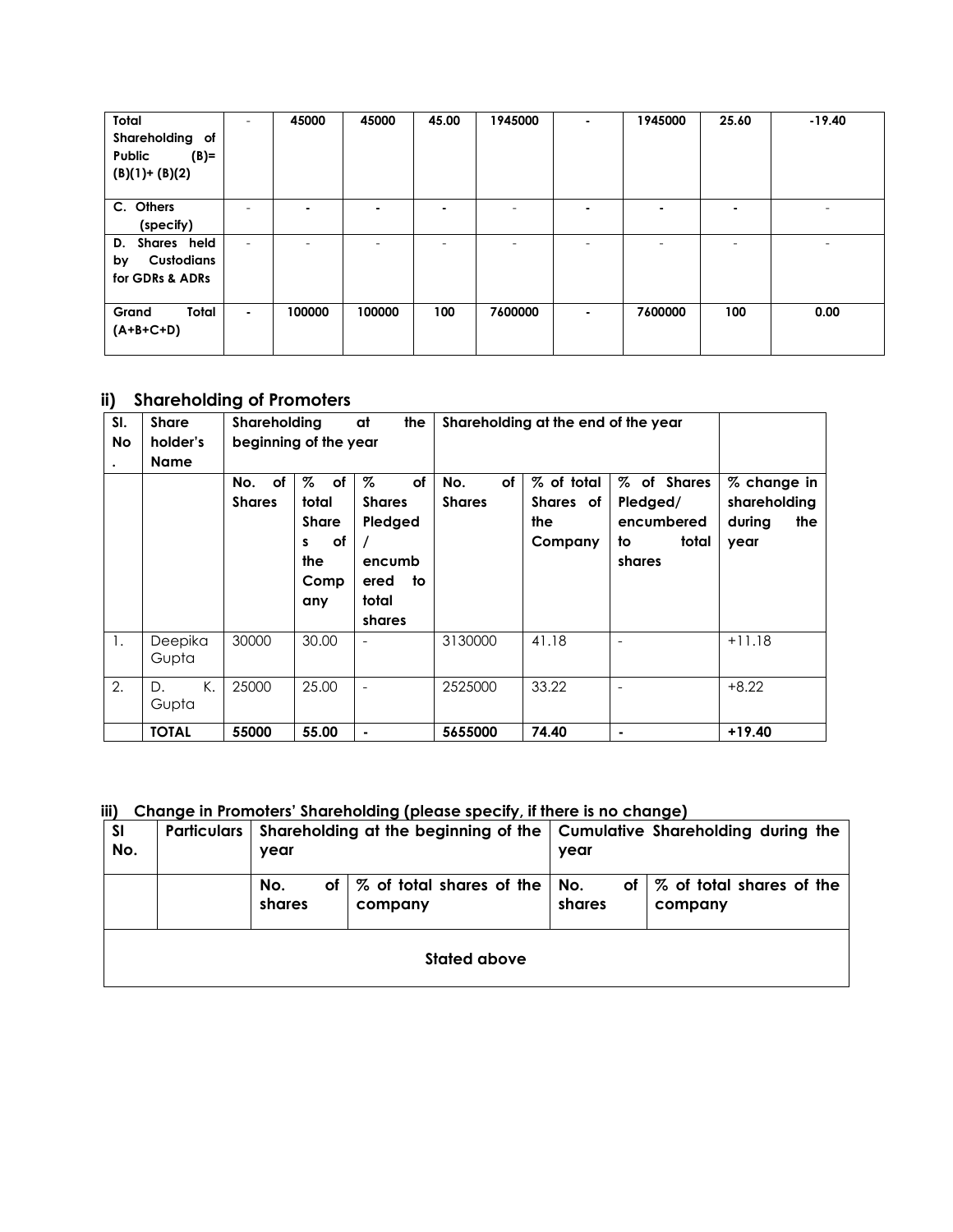| <b>SI</b><br>No. | <b>Name</b><br>For Each of the Top 10 Shareholders | Shareholding at the beginning of<br>the year |                                               | <b>Cumulative Shareholding during</b><br>the year |                                               |  |
|------------------|----------------------------------------------------|----------------------------------------------|-----------------------------------------------|---------------------------------------------------|-----------------------------------------------|--|
|                  |                                                    | No. of Shares                                | Z.<br>of<br>total<br>shares of the<br>company | No. of shares                                     | Z.<br>total<br>of<br>shares of the<br>company |  |
|                  | <b>SBC Finmart Limited</b>                         | $\mathbf 0$                                  | 0                                             | 1000000                                           | 13.15                                         |  |
| 2                | Amit Kumar Agrawal                                 | 5500                                         | 5.50                                          | 505500                                            | 6.65                                          |  |
| 3                | Govind Ji Gupta                                    | 4000                                         | 4.00                                          | 404000                                            | 5.31                                          |  |
| 4                | Sarika Gupta                                       | 25000                                        | 25.00                                         | 25000                                             | 0.32                                          |  |
| 5                | Parveen Verma                                      | 5500                                         | 5.50                                          | 5500                                              | 0.07                                          |  |
| 6                | Gaurav Gupta                                       | 2500                                         | 2.50                                          | 2500                                              | 0.03                                          |  |
| $\overline{7}$   | Sudeshwar Kumar                                    | 2500                                         | 2.50                                          | 2500                                              | 0.03                                          |  |
|                  | Total                                              | 45000                                        | 45                                            | 1945000                                           | 25.58                                         |  |

**iv) Shareholding pattern of top ten Shareholders (other than Directors, Promoters and Holders of GDRs and ADRs)** 

#### **V) Shareholding of Directors and Key Managerial Personnel**

| <b>SI</b><br>No. | For<br>Οf<br>Each<br>Directors and KMP | the year                   | Shareholding at the beginning of    | Shareholding at the end of the<br>year |                                     |  |  |
|------------------|----------------------------------------|----------------------------|-------------------------------------|----------------------------------------|-------------------------------------|--|--|
|                  |                                        | No.<br>οf<br><b>Shares</b> | % of total shares of<br>the company | No.<br>оf<br>shares                    | % of total shares of<br>the company |  |  |
|                  | Deepika Gupta                          | 30000                      | 30.00                               | 3130000                                | 41.18                               |  |  |
| 2.               | D. K. Gupta                            | 25000                      | 25.00                               | 2525000                                | 33.22                               |  |  |
|                  | <b>TOTAL</b>                           | 55000                      | 55                                  | 5655000                                | 74.40                               |  |  |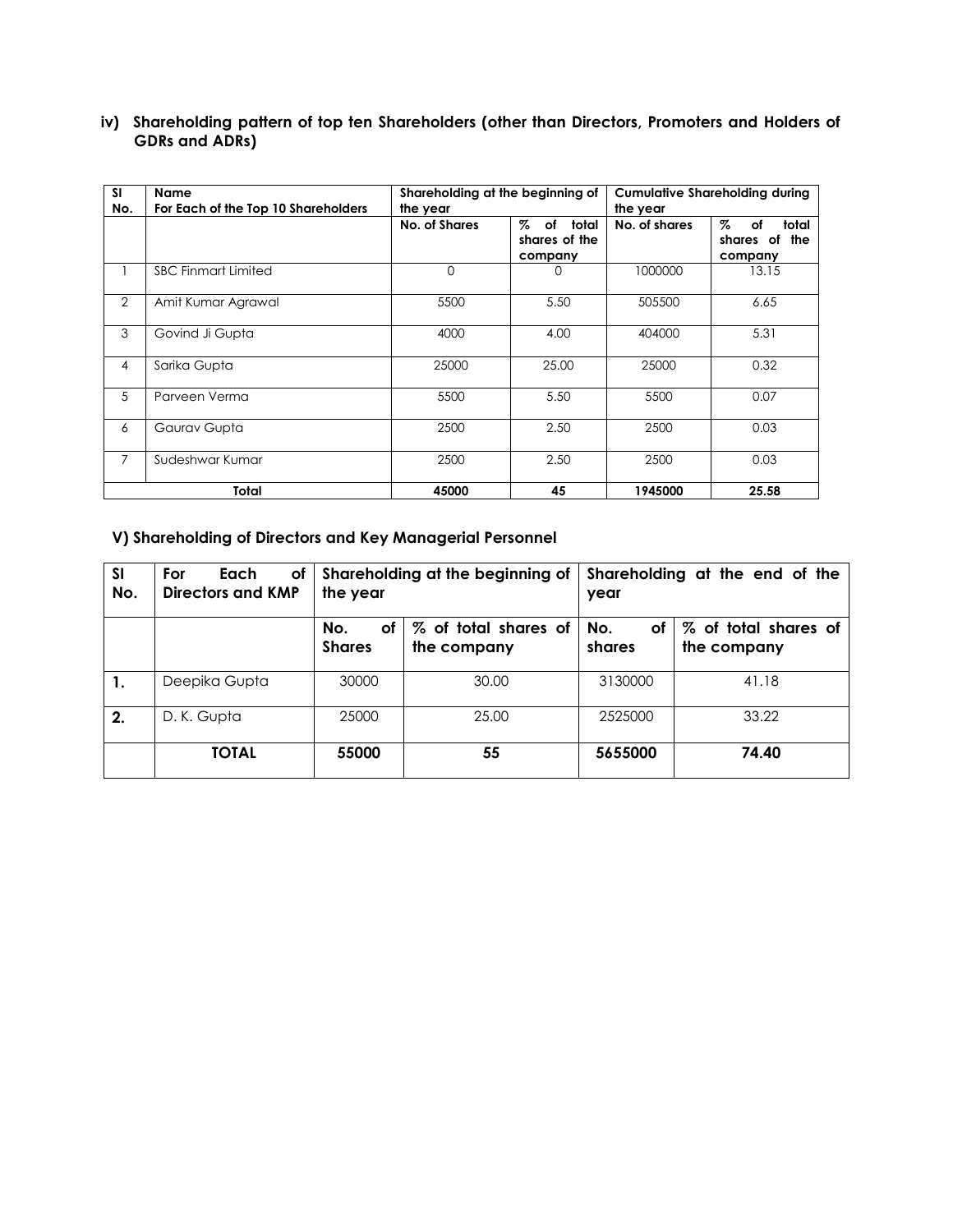#### **VI) INDEBTNESS-Indebtness of the Company including interest outstanding/ accrued but not due for payment**

|                                                      | <b>Secured Loans</b><br>excluding deposits | <b>Unsecured Loans</b>                         | <b>Deposits</b> | <b>Total Indebtness</b> |
|------------------------------------------------------|--------------------------------------------|------------------------------------------------|-----------------|-------------------------|
| Indebtness at the beginning of the<br>financial year |                                            | Compulsory<br>Convertible<br><b>Debentures</b> |                 |                         |
| Principal Amount<br>i)                               | 4,972,842.00                               | 23,227,879.00                                  | $\blacksquare$  | 28,200,721.00           |
| Interest due but not paid<br>ii)                     |                                            |                                                |                 |                         |
| Interest accrued but not<br>iii)<br>due              |                                            |                                                | $\blacksquare$  |                         |
| Total (i+ii+iii)                                     | 4,972,842.00                               | 23,227,879.00                                  |                 | 28,200,721.00           |
| Change in Indebtness during the<br>financial year    |                                            |                                                |                 |                         |
| + Addition                                           | 9,399,514.00                               | 15,577,288.00                                  | $\blacksquare$  | 24,976,802.00           |
| Reduction<br>$\overline{\phantom{0}}$                |                                            |                                                |                 |                         |
| Net Change                                           | 9,399,514.00                               | 15,577,288.00                                  | $\blacksquare$  | 24,976,802.00           |
| Indebtness at<br>the end of the<br>financial year    |                                            |                                                |                 |                         |
| Principal Amount<br>i)                               | 14,372,356.00                              | 38,805,167.00                                  |                 | 53,177,523.00           |
| Interest due but not paid<br>ii)                     |                                            |                                                |                 |                         |
| Interest accrued but not<br>iii)<br>due              |                                            |                                                |                 |                         |
| Total (i+ii+iii)                                     | 14,372,356.00                              | 38,805,167.00                                  |                 | 53,177,523.00           |

#### **VI) REMUNERATION OF DIRECTORS AND KEY MANAGERIAL PERSONNEL**

a. Remuneration to Managing Director, Whole- time Directors and/ or Manager :

| SI<br>No. | <b>Particulars of Remuneration</b>                                        | Manager | Name of MD/ WTD/                                     | <b>Total</b><br>Amount<br>(in Lacs) |
|-----------|---------------------------------------------------------------------------|---------|------------------------------------------------------|-------------------------------------|
|           |                                                                           | MD      | <b>WTD</b>                                           |                                     |
| 1.        | <b>Gross Salary</b>                                                       |         |                                                      |                                     |
|           | a) Salary as per provisions containined in<br>section $17(1)$             | 6.60    | 9.96<br>$\overline{\phantom{a}}$                     | 16.56                               |
|           | b) Value of perquisites u/s 17 (2) Income Tax<br>Act, 1961                |         |                                                      |                                     |
|           | c) Profits in lieu of salary under Section 17 (3)<br>Income Tax Act, 1961 |         |                                                      |                                     |
| 2.        | <b>Stock Option</b>                                                       |         | $\overline{\phantom{a}}$<br>$\overline{\phantom{a}}$ | ÷                                   |
| 3.        | <b>Sweat Equity</b>                                                       |         |                                                      |                                     |
| 4.        | <b>Commission</b> % of Profit Other, specify                              |         | $\blacksquare$                                       |                                     |
| 5.        | Others, please specify                                                    |         | $\overline{\phantom{a}}$                             |                                     |
|           | Total (A)                                                                 |         |                                                      |                                     |
|           | Ceiling as per the Act                                                    | 6.60    | 9.96<br>۰                                            | 16.56                               |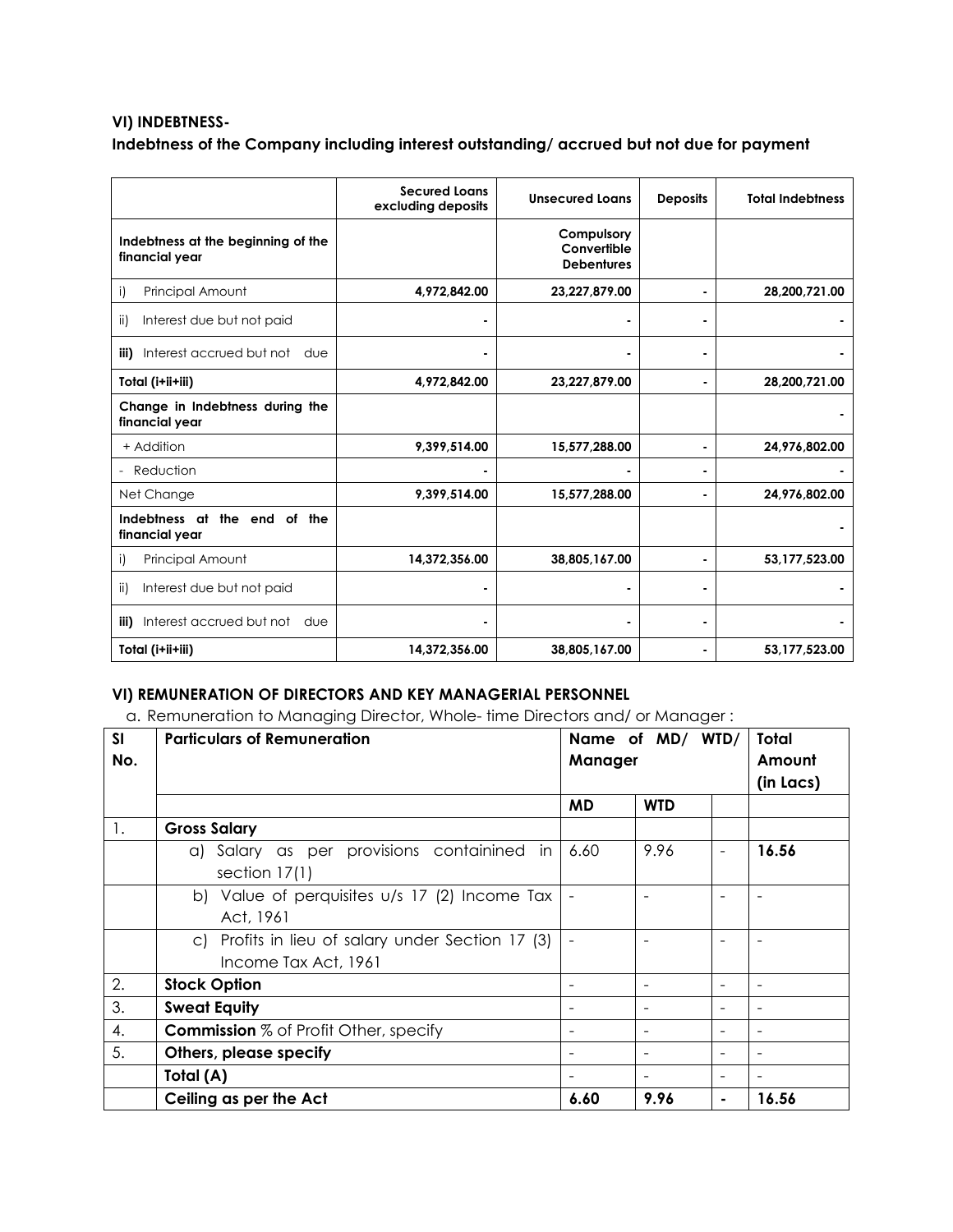| B. Remuneration to other Directors: |  |  |
|-------------------------------------|--|--|
|                                     |  |  |

| SI             | <b>Particulars of Remuneration</b>                   | <b>Name of Directors</b> |                          |                          | <b>Total</b>             |
|----------------|------------------------------------------------------|--------------------------|--------------------------|--------------------------|--------------------------|
| No.            |                                                      |                          |                          |                          | Amount                   |
| $\mathbf{1}$   | <b>Independent Directors</b>                         | $\overline{a}$           | $\overline{\phantom{a}}$ | $\bar{\phantom{a}}$      | $\blacksquare$           |
|                | a) Fee for attending board/ Committee                | $\overline{a}$           |                          |                          |                          |
|                | meetings                                             |                          |                          |                          |                          |
|                | Commissions<br>b)                                    | $\overline{a}$           | $\overline{\phantom{a}}$ | $\blacksquare$           | $\overline{\phantom{a}}$ |
|                | Other, please specify<br>C)                          | L.                       | $\sim$                   | $\overline{a}$           | $\overline{a}$           |
|                | Total (a+b+c)                                        |                          | $\overline{\phantom{a}}$ | $\overline{\phantom{a}}$ | $\overline{\phantom{a}}$ |
| $\overline{2}$ | <b>Other Non- Executive Directors</b>                | Amit kr.                 | Parveen                  |                          | $\sim$                   |
|                |                                                      | Agrawal                  |                          |                          |                          |
|                |                                                      |                          |                          |                          |                          |
|                |                                                      |                          |                          |                          |                          |
|                | Fee for attending board/ Committee<br>a)             | $\blacksquare$           | $\sim$                   | $\sim$                   | $\sim$                   |
|                | meetings                                             |                          |                          |                          |                          |
|                | Commissions<br>b)                                    |                          | $\sim$                   |                          | $\sim$                   |
|                | Other, please specify (salary)<br>$\mathsf{C}$       | 9.12                     | 6.43                     |                          | 15.55                    |
|                | Total (a+b+c)                                        | 9.12                     | 6.43                     | $\overline{a}$           | 15.55                    |
| 3              | <b>Executive Directors</b>                           | $\overline{a}$           | $\overline{a}$           | $\overline{a}$           | $\overline{a}$           |
|                | Fee for attending board/ Committee<br>a)<br>meetings | $\blacksquare$           | $\overline{\phantom{a}}$ | $\blacksquare$           | $\blacksquare$           |
|                | Commissions<br>b)                                    | $\overline{a}$           | $\overline{\phantom{a}}$ | $\overline{\phantom{a}}$ | $\mathbf{r}$             |
|                | Other, please specify<br>c)                          |                          |                          |                          |                          |
|                | Total (a+b+c)                                        |                          |                          |                          |                          |
|                |                                                      |                          |                          |                          |                          |
|                | Total (1+2+3)                                        | $\overline{a}$           | $\overline{a}$           | $\overline{a}$           | $\overline{a}$           |
|                | <b>Total Managerial Remuneration</b>                 | 9.12                     | 6.43                     | $\bar{\phantom{a}}$      | 15.55                    |
|                | Ceiling as per the Act                               | 9.12                     | 6.43                     | $\overline{\phantom{a}}$ | 15.55                    |